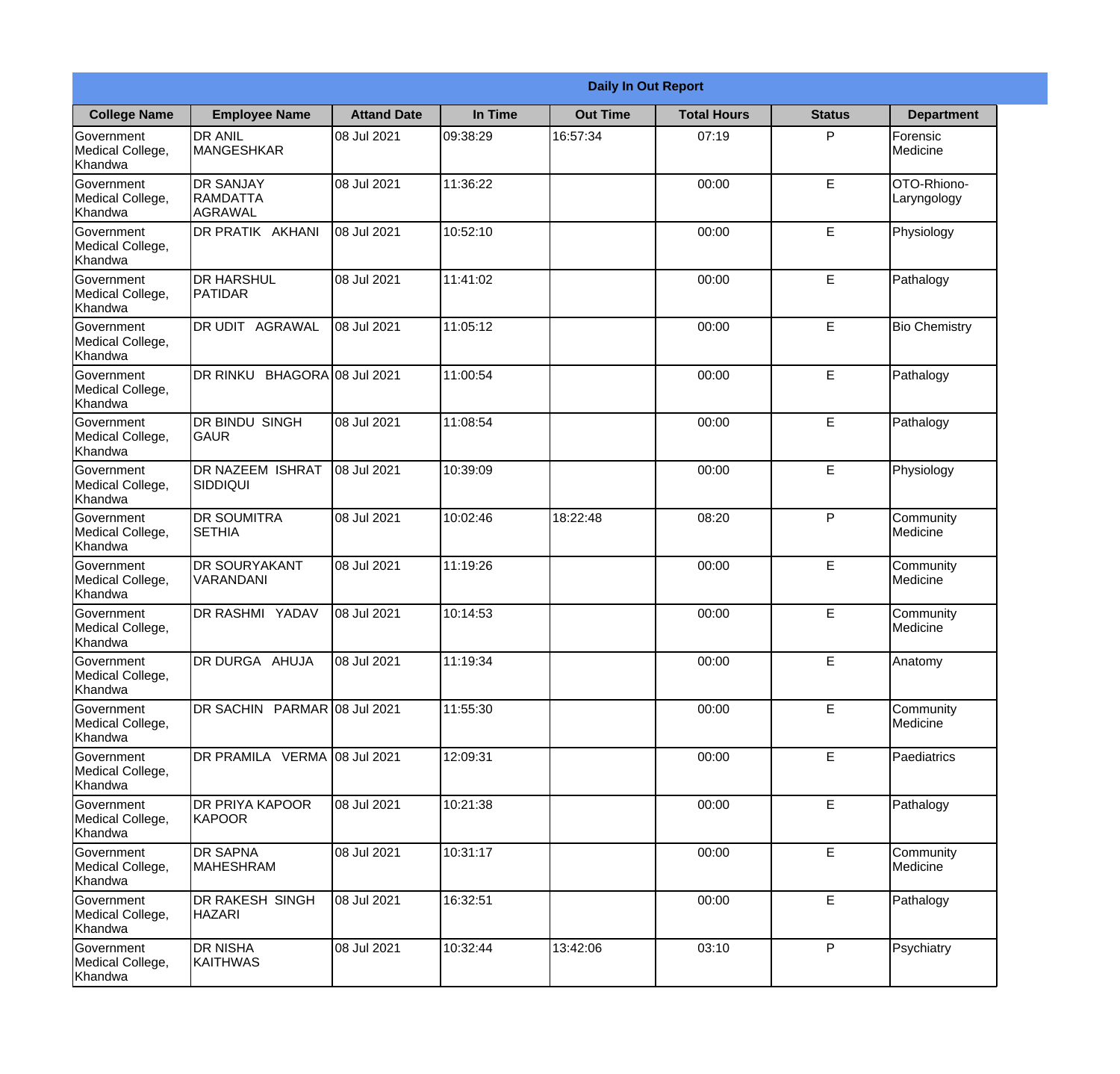| <b>Designation</b>                  | <b>Category</b>     |
|-------------------------------------|---------------------|
| Assistant Professor   Para Clinical |                     |
| Professor                           | Clinical            |
| Assistant Professor                 | Non Clinical        |
| <b>Assistant Professor</b>          | Para Clinical       |
| Associate Professor Non Clinical    |                     |
| Assistant Professor   Para Clinical |                     |
| Associate Professor Para Clinical   |                     |
| Professor                           | <b>Non Clinical</b> |
| Assistant Professor   Para Clinical |                     |
| Demonstrator/Tutor   Para Clinical  |                     |
| <b>Assistant Professor</b>          | Para Clinical       |
| Demonstrator/Tutor   Non Clinical   |                     |
| Assistant Professor   Para Clinical |                     |
| Professor                           | Clinical            |
| Demonstrator/Tutor   Para Clinical  |                     |
| Associate Professor   Para Clinical |                     |
| Professor                           | Para Clinical       |
| Assistant Professor                 | <b>Clinical</b>     |

## **Daily In Out Report**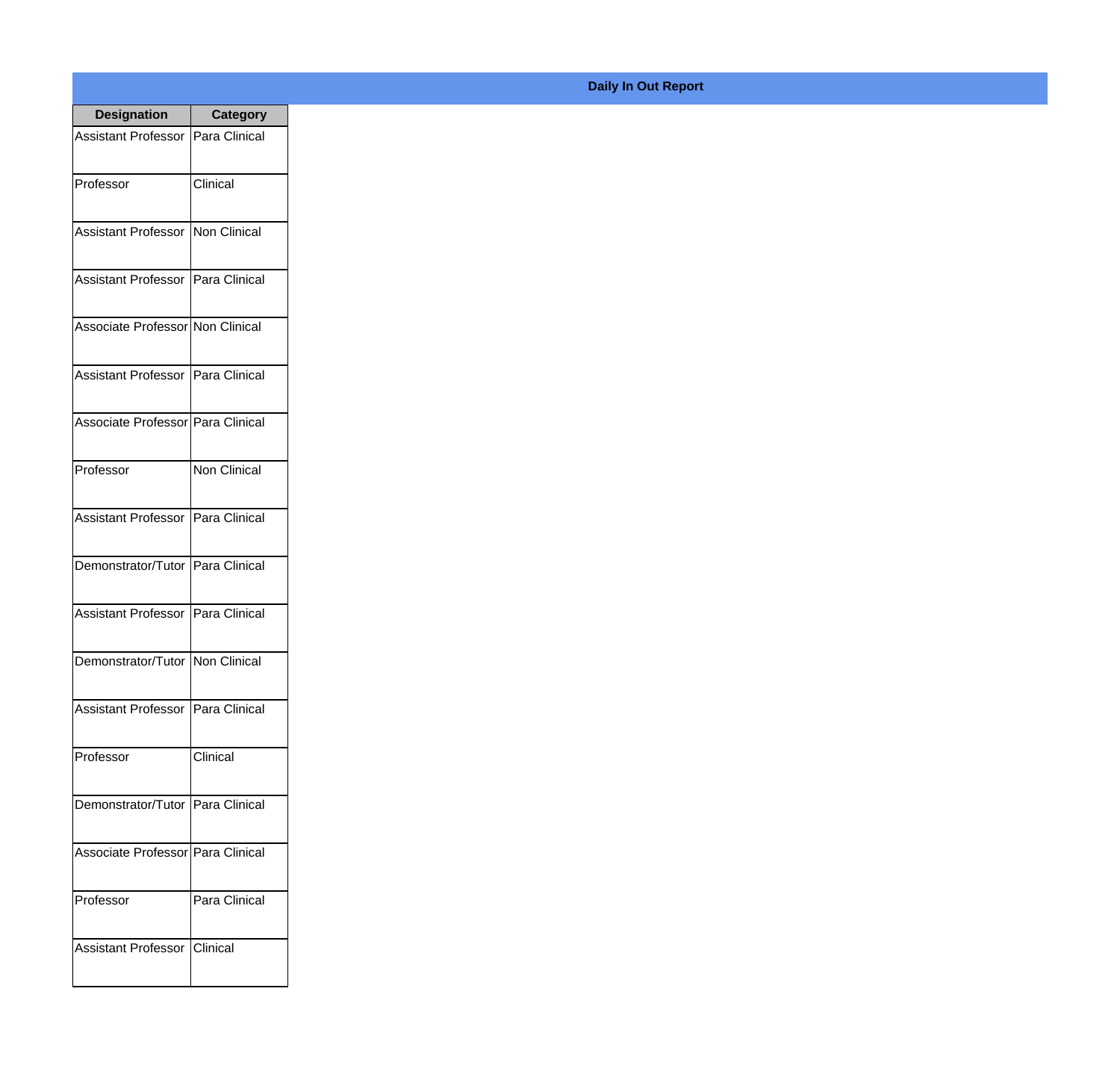|                                                  |                                                       |             |          |          | <b>Daily In Out Report</b> |    |                             |
|--------------------------------------------------|-------------------------------------------------------|-------------|----------|----------|----------------------------|----|-----------------------------|
| <b>Government</b><br>Medical College,<br>Khandwa | DR SHAIKH M.KHALIQ 08 Jul 2021                        |             | 11:37:42 |          | 00:00                      | E  | <b>Bio Chemistry</b>        |
| Government<br>Medical College,<br>Khandwa        | <b>DR RANJEET</b><br><b>IBADOLE</b>                   | 08 Jul 2021 | 10:30:13 |          | 00:00                      | E  | <b>General Medicine</b>     |
| Government<br>Medical College,<br>Khandwa        | <b>DR NITESHKUMAR</b><br>KISHORILAL<br><b>RATHORE</b> | 08 Jul 2021 | 10:47:16 |          | 00:00                      | E  | Pharmacology                |
| <b>Government</b><br>Medical College,<br>Khandwa | <b>DR PRIYESH</b><br><b>MARSKOLE</b>                  | 08 Jul 2021 | 14:15:53 |          | 00:00                      | E  | Community<br>Medicine       |
| Government<br>Medical College,<br>Khandwa        | DR NISHA MANDLOI<br>PANWAR                            | 08 Jul 2021 | 09:49:12 | 16:36:53 | 06:47                      | P  | Obstetrics &<br>Gynaecology |
| <b>Government</b><br>Medical College,<br>Khandwa | <b>DR SATISH</b><br><b>ICHANDEL</b>                   | 08 Jul 2021 | 11:33:55 |          | 00:00                      | E  | Pharmacology                |
| <b>Government</b><br>Medical College,<br>Khandwa | <b>DR JITENDRA</b><br><b>AHIRWAR</b>                  | 08 Jul 2021 | 10:23:50 | 16:34:26 | 06:11                      | P  | Pathalogy                   |
| Government<br>Medical College,<br>Khandwa        | <b>DR MUKTESHWARI</b><br><b>GUPTA</b>                 | 08 Jul 2021 | 11:31:01 | 17:11:56 | 05:40                      | P  | Pharmacology                |
| Government<br>Medical College,<br>Khandwa        | <b>DR PURTI AGARWAL</b><br>SAINI                      | 08 Jul 2021 | 10:42:40 |          | 00:00                      | E  | Pathalogy                   |
| Government<br>Medical College,<br>Khandwa        | <b>DR YASHPAL RAY</b>                                 | 08 Jul 2021 | 11:43:01 |          | 00:00                      | E  | Anatomy                     |
| Government<br>Medical College,<br>Khandwa        | RENU WAGHMARE                                         | 08 Jul 2021 | 16:44:50 |          | 00:00                      | E. | Community<br>Medicine       |